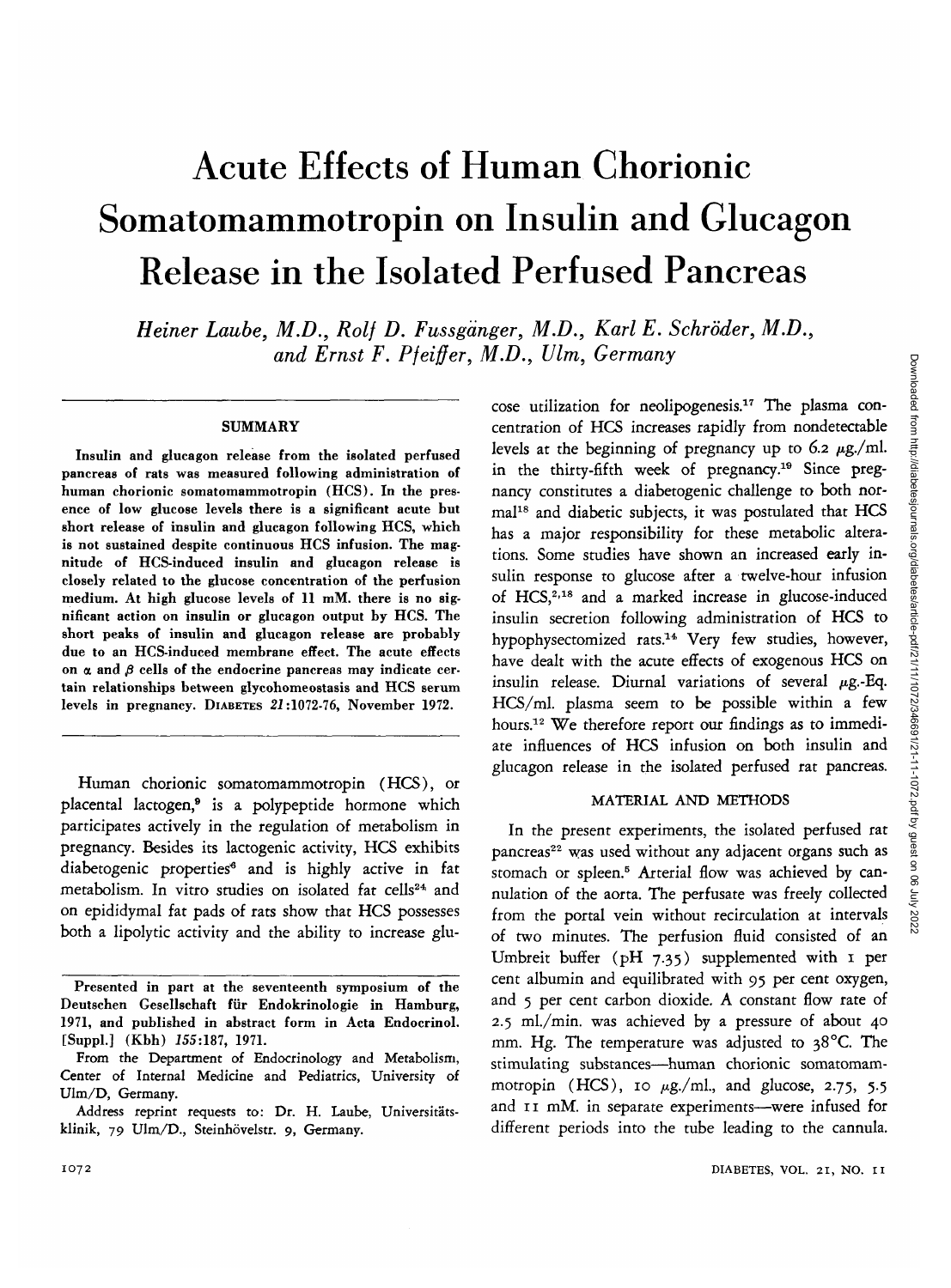At the end of each experimental run, 0.2 ml. of glucose 50 per cent was perfused through the rat pancreas to establish the viability of the organ. All samples were stored at  $-20^\circ$  C. until used for radioimmunoassay in one batch. Twenty male Wistar rats (Fa. Thomae, Biberach), each weighing between 180 and 250 gm., were used for the experiments. The animals were fed a standard laboratory pellet chow (Altromin). The rats were fasted overnight prior to the pancreas perfusion. The blood glucose was estimated enzymatically.<sup>21</sup> Insulin (IMI) was measured immunologically.16 Glucagon (IMG) was determined by means of a dextran charcoal technic.8 The stability of glucagon was insured by adding 4,000 units of Trasylol to 1 ml. of perfusate; the deterioration rate was found to be negligible as controlled by samples of exogenous glucagon. HCS (provided by Fa. Behring Werke, Marburg) consisted of the two times crystallized lot  $S_1$  and was found to be three times more potent than the original standard of the World Health Organization tested at the National Institute for Medical Research, Mill Hill, London, N.W. 7, 1970.

Statistical evaluations were done according to Student's *t* test.

## RESULTS

Perfusion of the isolated rat pancreas with a low glucose concentration of 2.75 mM. did not effect significant insulin releases, whereas glucagon levels rose up to 0.6 ng./min. (figure 1). Following HCS infusion, 10  $\mu$ g./ml. for ten minutes, insulin and glucagon release exhibited an acute but short rise, similar to the pattern shown by amino acid stimulation. This acute release, however, is not sustained over the total period of HCS infusion but falls to a nadir within six to eight minutes.

Glucose in a concentration of 5.5 mM. shows the typical multiphasic pattern of insulin release, where a steady state is reached within twenty minutes (figure 2). Addition of HCS again caused an acute rise of insulin release ( $160 \pm 18$  to  $355 \pm 58$   $\mu$ U./min.) which was less pronounced, however, than in the presence of 2.75 mM. of glucose. Similarly, glucagon secre-



**FIG. I. Insulin and glucagon release from the isolated perfused pancreas (2.5 ml./min.), following infusion of human chorionic somatomammotropin (HCS) in the presence of glucose 2.75 mM. Values are mean ± S.E.M.**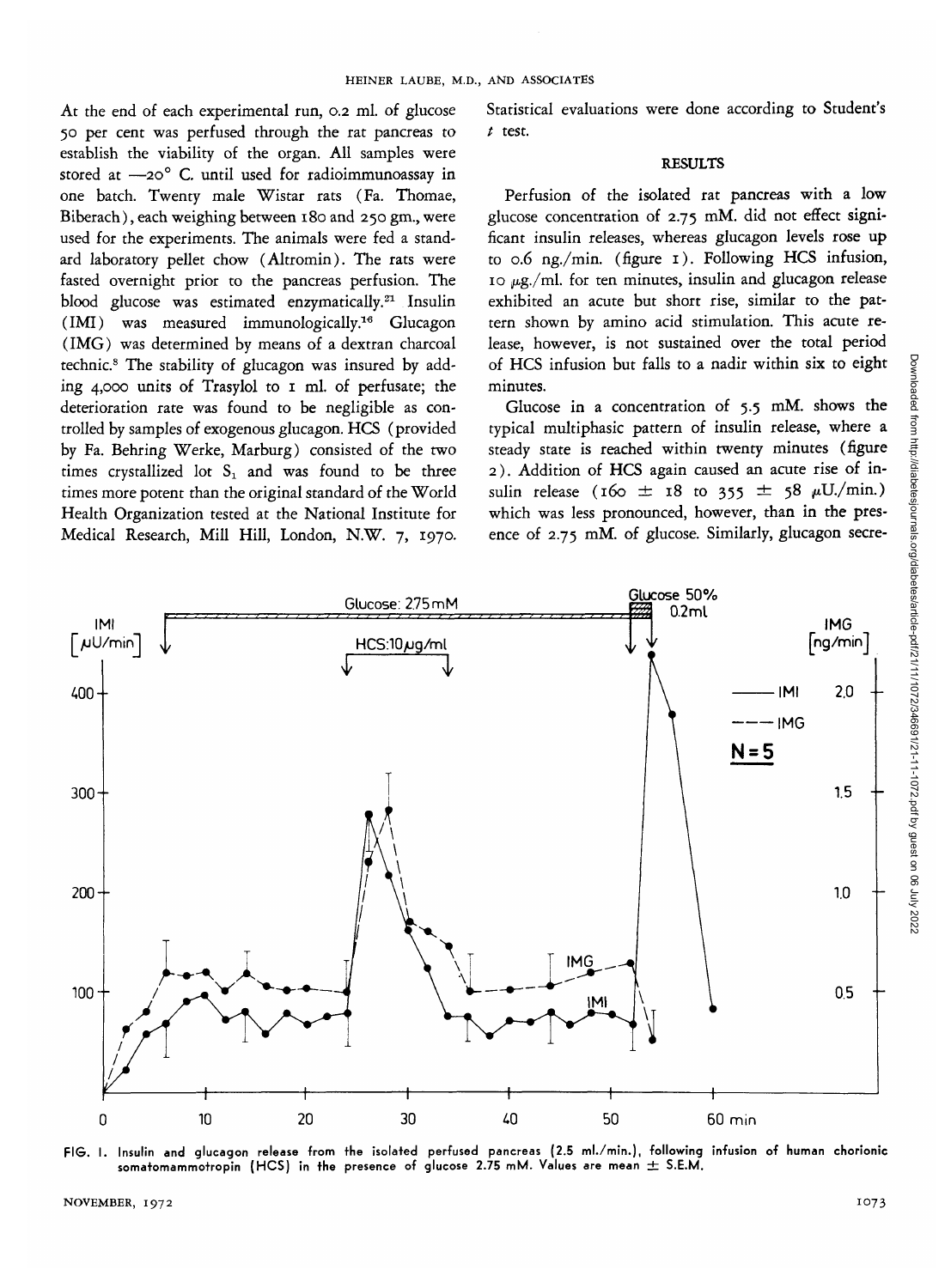

FIG. 2. Insulin and glucagon release from the isolated perfused pancreas following infusion of HCS in the presence of glucose 5.5 mM. Values are mean  $\pm$  S.E.M.

tion increased rapidly (o.6 to I.I ng./min.) but less than in the presence of 2.75 mM. of glucose. Following perfusion with glucose, 11 mM., the initial rise of insulin release appears further accentuated ( $340 \pm 58$  $\mu$ U./min.). The level of a steady state was significantly higher as compared with a glucose concentration of 5.5 mM. (figure 3). On the other hand, infusion of HCS resulted in only a small, insignificant additional insulin output, markedly lower than in the presence of low glucose concentrations. No significant glucagon release was noted following HCS infusion at high glucose concentrations.

### DISCUSSION

Pregnancy is known to be a diabetogenic challenge.<sup>13</sup> Many metabolic and endocrine changes during pregnancy have been attributed to the combined effects of the three gestational hormones: human chorionic somatomammotropin (HCS), progesterone and estrogen.<sup>3</sup>

ing similarity in duration and shape to the initial peak of glucose-induced insulin release. The acute insulin release of the  $\beta$  cell is probably brought about by an emptying of different compartmental systems of already preformed and stored insulin pools.<sup>7</sup> The acute insulin release following HCS, however, has little in common with the progressive rises in insulin levels in 1074 DIABETES, VOL. 21, NO. II

Downloaded from http://diabetesjournals.org/diabetes/article-pdf/21/11/1072/346691/21-11-1072.pdf by guest on 06 July 2022

Downloaded from http://diabetesjournals.org/diabetes/article-pdf/21/11072/346691/21-11-1072.pdf by guest on 06 July 2022

glucagon release. The present results indicate that HCS by itself stimulates early insulin release from the isolated perfused pancreas. The secretion pattern exhibits a strik-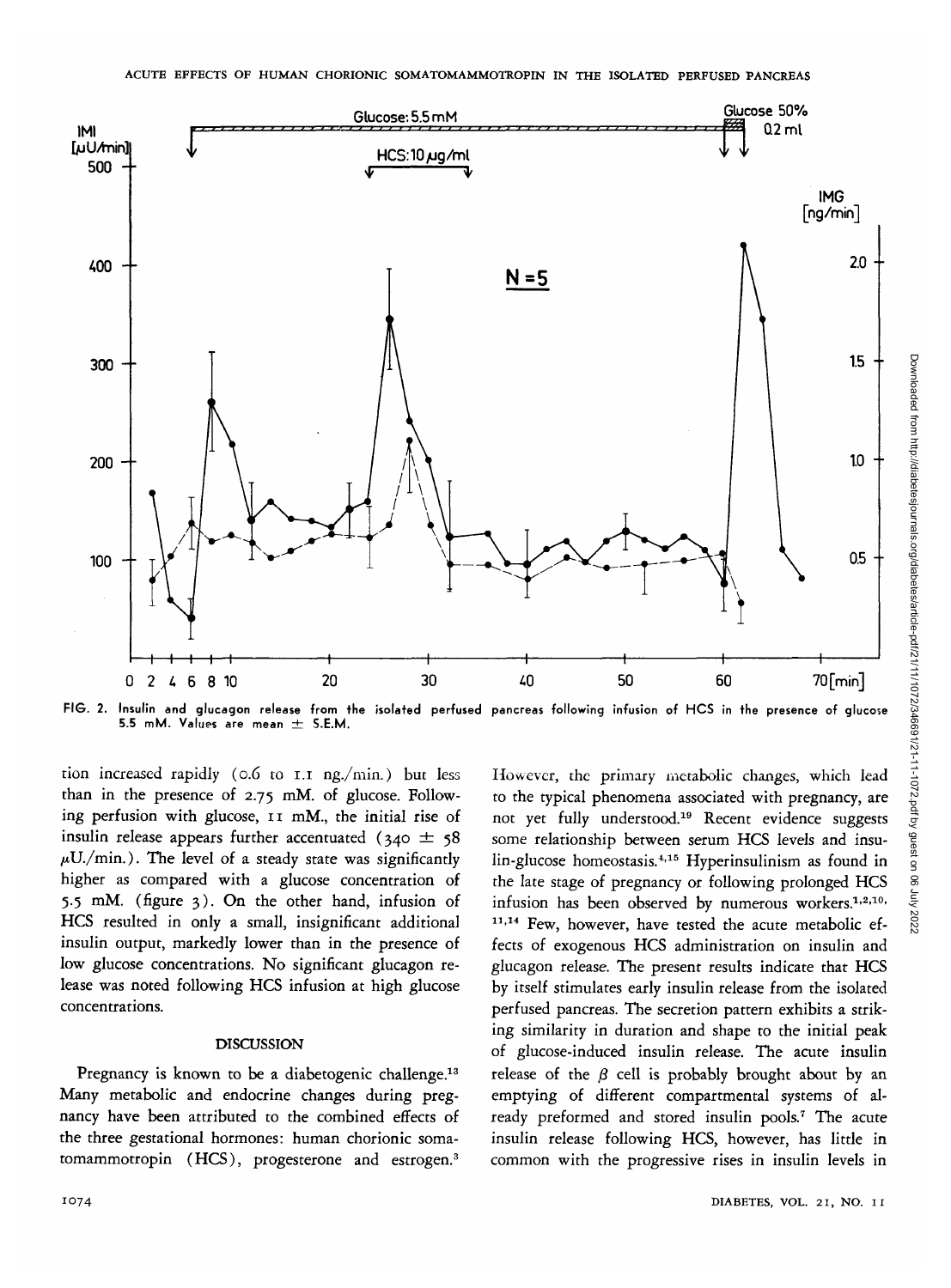

FIG. 3. Insulin and glucagon release from the isolated perfused pancreas following HCS infusion in the presence of glucose 11.0 mM. Values are mean  $\pm$  S.E.M.

pregnant women.<sup>20</sup> The short peak is probably due to a membrane effect caused by change in either membrane permeability or the adenyl cyclase system of the cell membrane.23 The magnitude of HCS-induced insulin release is closely related to the glucose concentration in the perfusion medium, being higher and more pronounced during perfusion with low glucose concentration. Initial hyperglycemia following intravenous glucose administration was found to depress HCS plasma concentration immediately;<sup>4</sup> this finding supports the idea of a glucose-homeostatic effect of HCS.

It is conceivable that HCS plasma levels adjust in order to meet changes in the glycolipid homeostasis of the mother. Diurnal variations from 5 to 8  $\mu$ g.-Eq./ ml. HCS activity were found in the blood of pregnant women at term.12 Following HCS infusion, glucagon release from the isolated perfused pancreas, similar to that of insulin, is closely related to glucose concentration. At low glucose levels, there is a marked rise of glucagon output following HCS. Glucagon release, however, is rather short and not sustained over the whole period of HCS infusion. High glucose levels suppress any additional secretory action of the  $\alpha$  cells stimulated by HCS. This again is suggestive of an HCS-induced membrane effect on the  $\alpha$  cell. The metabolic role of HCS, in particular the elevated plasma level in diabetic pregnancy, the depression during high glucose concentrations and the direct stimulatory effect on insulin and glucagon at low glucose concentrations, is not yet fully understood. However, the acute effects on  $\alpha$ - and  $\beta$  cells of the pancreas, as shown in the present study, are suggestive of a possible involvement of HCS in the regulation of glucose metabolism in pregnancy.

### ACKNOWLEDGMENT

The work was supported by the Deutsche Forschungsgemeinschaft, Bad Godesberg, Germany (Grant No.  $SFB 87/Ulm/11/1971$ ).

## REFERENCES

<sup>1</sup> Beck, P., Parker, M. L., and Daughaday, W. H.: Radioimmunologic measurement of HPL in plasma by double anti-